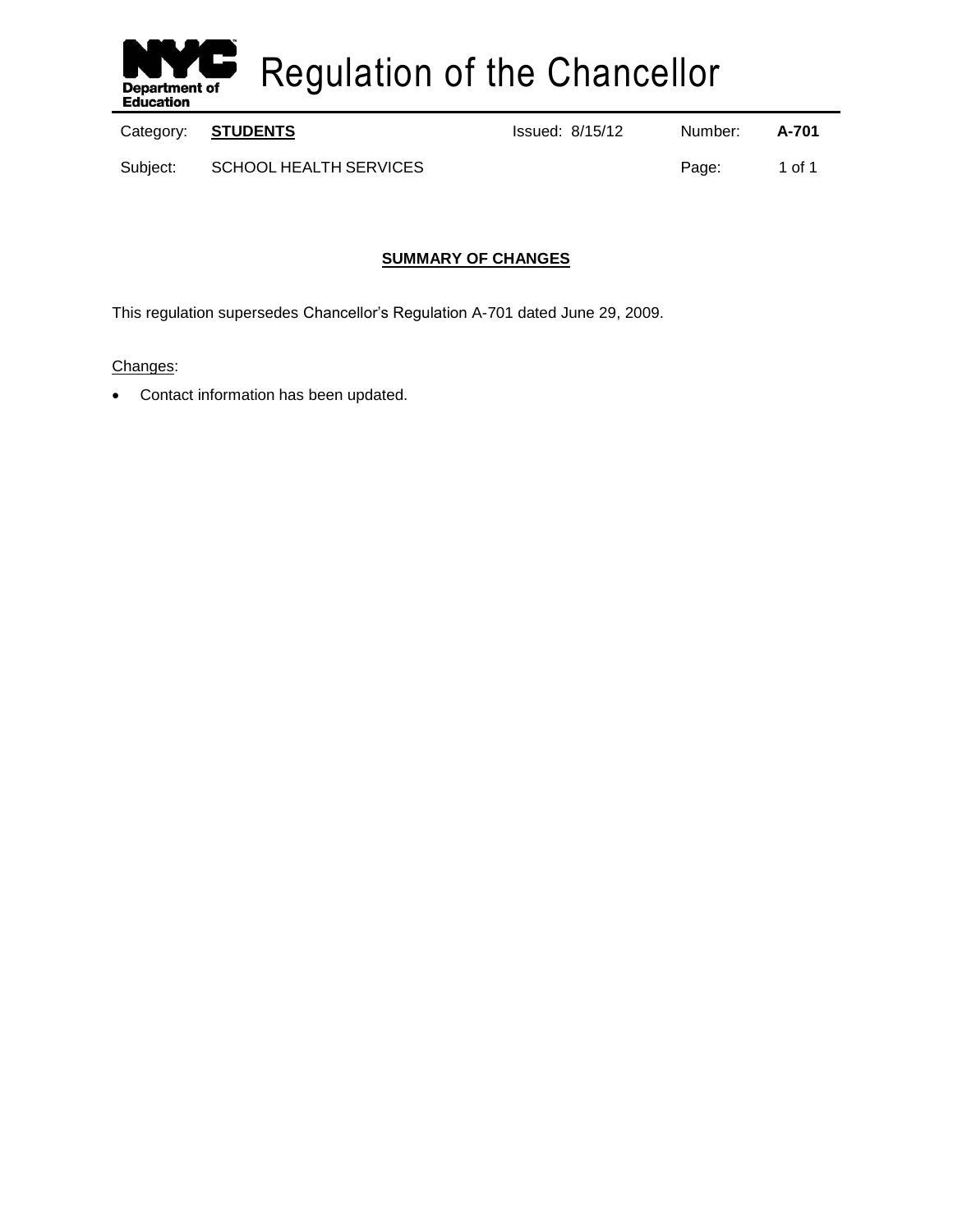# **ABSTRACT**

The New York City Department of Health and Mental Hygiene is responsible for providing health services pursuant to the New York City Charter and the New York City Health Code. The Department of Education of the City of New York is responsible for overseeing the provision of school health programs and services that are required by the New York State Education Law ("Ed Law") and New York State Public Health Law ("PHL"), and New York City Health Code. This regulation describes procedures for compliance with these laws and regulations.

#### **I. BACKGROUND**

- A. School Health Programs
	- 1. School Health Programs support student education and development.
	- 2. Delivery of specific health services to individual students is the joint responsibility of the Department of Education ("DOE") and the Department of Health and Mental Hygiene ("DOHMH").
	- 3. The Office of School Health ("OSH") is a joint program of the DOE and the DOHMH and is responsible for the development and monitoring of school health programs, policies, and procedures.
- B. Student Health Records
	- 1. Student health records provide ongoing student health information for a school's daily health service provider, facilitate communication among different health service providers, and alert school staff to important health issues that may affect a student's well-being and learning. A student's health record includes:
		- a. Information maintained on ATS (Automate the Schools), the student-specific computerized system maintained by the DOE regarding immunizations, tuberculosis testing, vision/hearing screening, health services, Section 504 plans, health alerts, and health insurance coverage.
		- b. Form CH 205 Child and Adolescent Health Examination Form (formerly known as the 211S - new admission physical exam).
		- c. Form 103S School Medical Record, the DOHMH comprehensive health record of the student, maintained and reviewed by the daily health service provider in the school.
		- d. Form 104S Cumulative Health Records, the DOE classroom teacher's record of observations, screenings, and other specific health information.
		- e. The OSH Automated Student Health Record ("ASHR"), which includes data from ATS and additional information entered by school nurses and other school health providers.
		- f. Certificate of immunization and other records relating to student immunization.
	- 2. Access to information
		- a. Student health records are confidential documents.
		- b. OSH staff shall inform the principal and other appropriate school staff of health information that may affect a student's participation in school activities or that is needed to comply with specific health mandates. Information will be shared in a manner that is consistent with principles of medical record confidentiality.

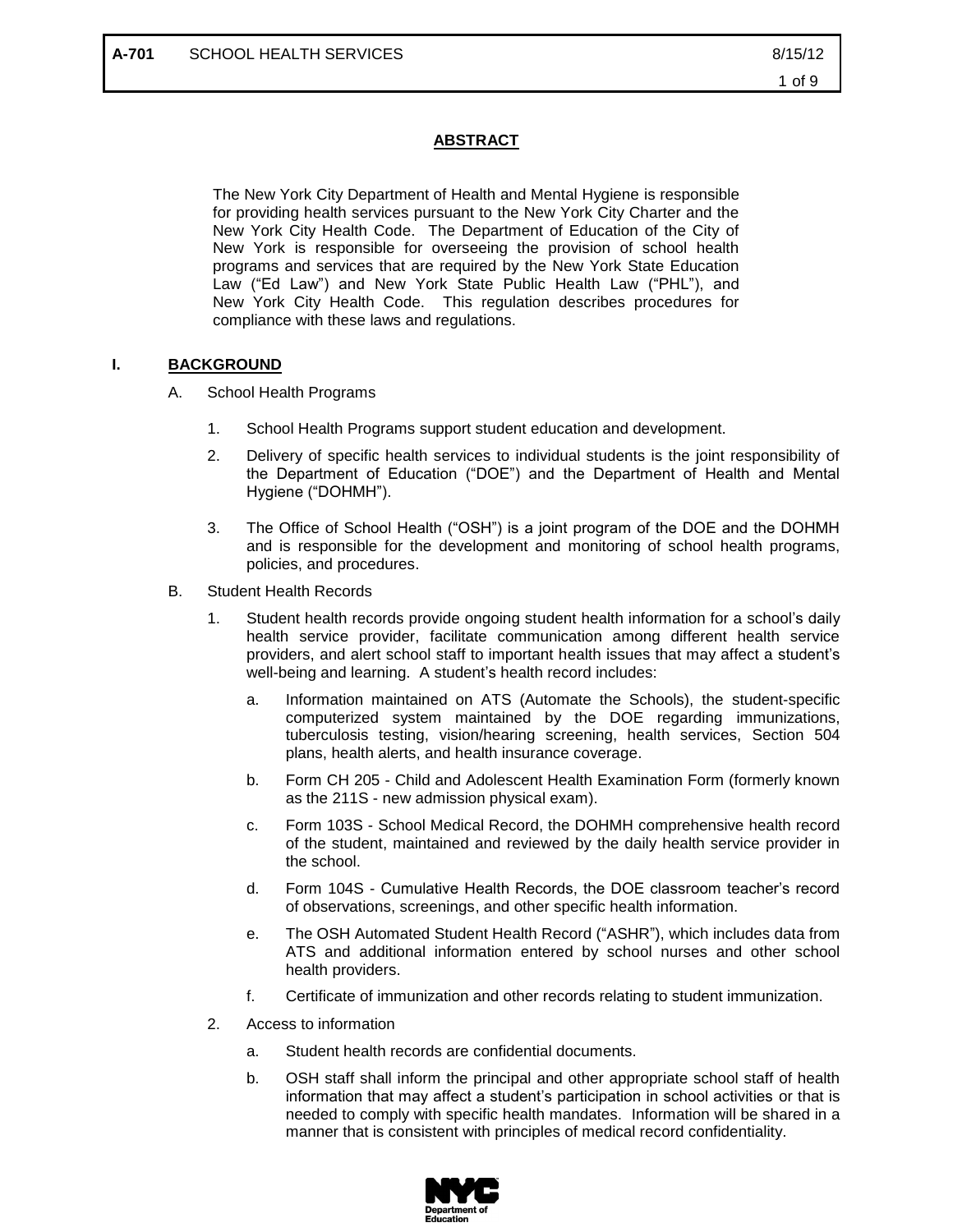#### **II. MEDICAL EVALUATIONS**

- A. Physical Examinations
	- 1. New Entrants
		- a. All students entering a public school for the first time must receive a comprehensive medical examination conducted by a licensed medical provider (physician, nurse practitioner, or physician assistant with physician signoff) within one year of school entry.
			- i. New entrants in pre-kindergarten must submit a CH 205 that has been completed by their medical provider. This form must be returned as soon after enrollment as possible. A CH 205 must also be submitted by new entrants in K-12. Pre-kindergarten students who remain enrolled in school must submit a new CH 205 in kindergarten.
		- b. A student may not be excluded from school for lack of a medical evaluation. If the parent<sup>1</sup> cannot present documentation of such an evaluation, a DOHMH School Health physician will evaluate the student in accordance with Article 49.05 of the New York City Health Code and complete a CH 205. The parent will be notified of and strongly encouraged to attend the exam. In the absence of a parent, a chaperone assigned by the DOHMH, or the principal/designee must be present during the physical examination.
	- 2. Annual Physical Examinations

Schools should encourage students to have periodic medical evaluations in accordance with the recommendations of the American Academy of Pediatrics. DOHMH staff does not provide these services.

a. Height and Weight

Students must have their height and weight measured and recorded during each school year. This must be done by the classroom teacher or the physical education teacher (as part of the NYC FITNESSGRAM measurement process) in a manner that ensures the confidentiality of the results and is respectful of student privacy. Results must be recorded on the teacher's classroom health record (Form 104S) and ultimately entered into the NYC FITNESSGRAM online application by the physical education teacher or principal's designee. In schools with a school nurse, the results must also be recorded on the OSH record (Form 103S). NYC FITNESSGRAM results will be used to establish a body mass index (BMI) for each student and the results will be communicated to parents.

b. Oral Health

An oral health examination is strongly recommended for all new entrants and for students in Grades 5, 7, and 10.

3. Special Circumstances

 $\overline{a}$ 

a. Special Education Evaluations

As part of its initial evaluation of a student, the Committee on Special Education, with parental consent, must obtain a complete medical evaluation of the student performed within the previous year. Where appropriate, the medical screening should include vision and/or hearing screening.

<sup>1</sup> The term "parent," whenever used in this regulation, means the student's parent(s) or guardian(s), or any persons in a parental or custodial relationship to the student, or the student, if he/she is an emancipated minor or has reached 18 years of age.

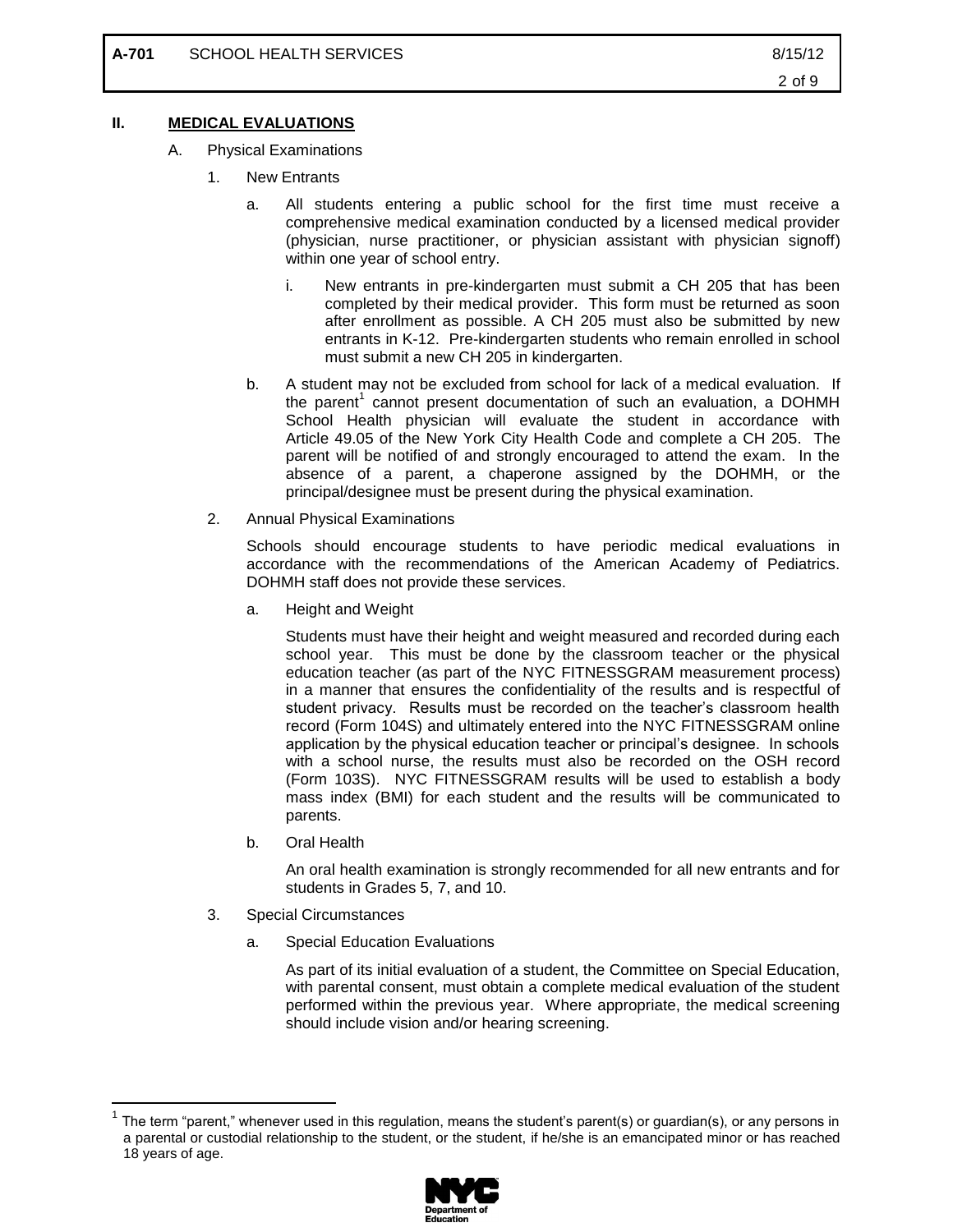- b. Interscholastic Sports
	- i. Prior to participation in interscholastic sports, a student must present proof of a physical examination.
	- ii. A physician, nurse-practitioner, or physician's assistant must examine the student and certify on the specific DOE interscholastic sports physical examination form that there are no health conditions that preclude safe participation in sports events or training in accordance with Public Schools Athletic League ("PSAL") rules. A new evaluation is required each year.
	- iii. If the student is unable to obtain this examination from his/her physician, a DOHMH School Health Physician will perform the examination at school. The parent must provide written consent for the exam. If the parent cannot be present for the exam, a chaperone assigned by the DOHMH or the principal/designee must be present. Physicians must document the evaluation on the specific DOE interscholastic sports physical exam form.
- B. Vision and Hearing Screening
	- 1. Vision Screening
		- a. All new entrants into a New York City public school must be screened within six (6) months of entry. In addition, all pre-kindergarten, kindergarten, and grades 1, 3, and 5 students must be screened. School staff may recommend that the school conduct a vision screening of a student or recommend to a parent that the parent have the child's vision tested if they suspect the student may have vision problems that impact school performance.
		- b. Conducting Screening
			- i. DOHMH teams will conduct vision screening for pre-kindergarten, kindergarten, and grade 1 students. The principal is responsible for ensuring that screening is completed of students in all other grades as well as students who were not screened by the DOHMH.
			- ii. The OSH will assist in providing training and screening materials to schools.
			- iii. The principal shall ensure that the results of screening tests conducted by the school (not conducted by the DOHMH) are entered into ATS.
		- c. Where schools conduct vision screening, the following tests shall be conducted: distance visual acuity and near visual acuity. DOHMH screening may also include Fusion (pre-kindergarten, kindergarten and first grade) and Color (new entrants only) in addition to near and distance visual acuity.
		- d. Notification
			- i. All screening results recommending follow up must be communicated to parents. If a vision follow up is needed, parents are to be provided a letter recommending that the student see an eye doctor (optometrist or ophthalmologist). Parents will also be provided a DOHMH E-12S form for the doctor to complete.
			- ii. The DOHMH will report to the principal the names of students in prekindergarten, kindergarten, and grade 1 who were not screened.
			- iii. When the DOHMH conducts vision screenings, the DOHMH will be responsible for any follow up with parents.
	- 2. Hearing Screening
		- a. A teacher may recommend to a parent that a child be given a hearing test based on a concern that the student has hearing issues that impact school performance.

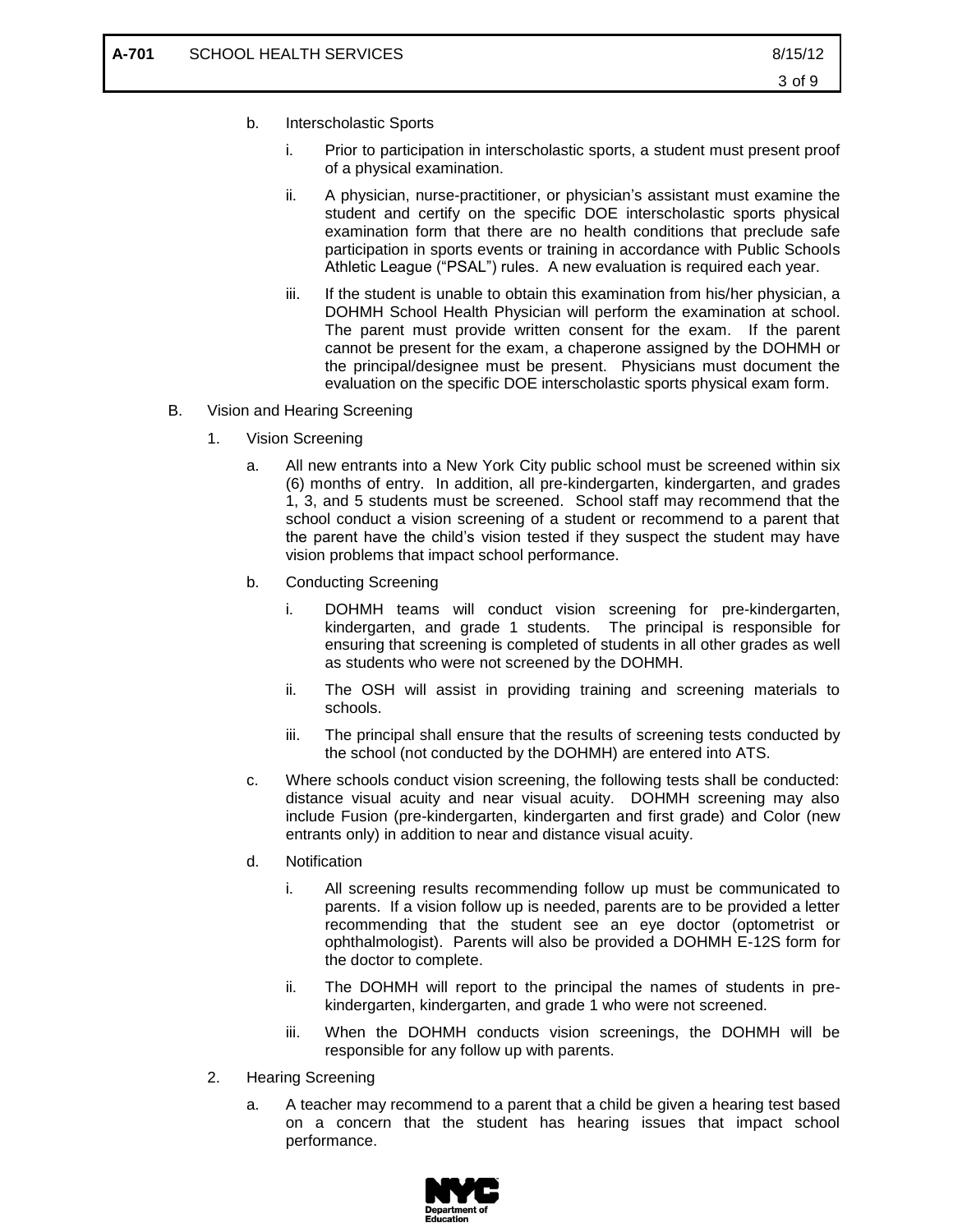#### **III. IMMUNIZATION MANDATES**

- A. Immunization Requirements New York State Public Health Law (PHL) §2164 requires immunization against poliomyelitis, mumps, measles, diphtheria, tetanus, pertussis, rubella, Haemophilus influenza type (Hib), hepatitis B, varicella, and Tdap for all New York State students.
	- 1. Record Keeping

Immunization data must be entered into ATS by the school. The school must maintain in the student's cumulative record all records relating to immunization requirements, including certificates of immunizations, requests for exemptions, and decisions on exemption requests.

- 2. Provisional Immunization Requirements for New Entrants
	- a. New entrants may register but may not attend school unless they provide documentation that they meet the provisional immunization requirements set forth at [http://schools.nyc.gov/Offices/Health/ImmunizationInfo/default.htm.](http://schools.nyc.gov/Offices/Health/ImmunizationInfo/default.htm) When a student does not meet immunization requirements for school attendance, the principal/designee must inform the parents that their child will be excluded from school if he/she does not present documentation of additional immunizations within 14 days of notification. A warning letter must be sent to the parents informing them of this requirement. If the documentation is not received in the required 14 day time period, the principal must send the parent a written notice of exclusion from school. If the student is excluded, attendance code 17 should be entered as a reason code for non-attendance. Note that if there is some evidence of immunizations, a principal may permit a student transferring from another state or country to attend school for up to 30 days (this includes the 14 day time period referred to above). Written confirmation from a licensed medical provider must be received within the 30 days or the student must be excluded from school.
	- b. Pursuant to the McKinney-Vento Act, a homeless student may not be denied admission or excluded from school because he/she lacks documentation verifying that immunizations have taken place. The school must assist the parent to help obtain documents. If a student lacks such documentation, the school must provide assistance to the student to obtain the necessary immunizations. If the student does not meet immunization requirements, the student may be excluded from school in accordance with the procedures set forth above.
- 3. Full Immunization Requirements
	- a. Specific Immunizations Required

The immunizations requirements for students up to age 18 are available at: [http://schools.nyc.gov/medreq.](http://schools.nyc.gov/medreq)

- b. Students must meet full immunization requirements in a period of time determined by law. The ATS system will automatically flag the records of students admitted with provisional status who are not making the required progress toward full immunization.
- c. The immunization requirements set forth above do not apply to students 18 years and over. However, these students are strongly encouraged to be immunized in accordance with recommendations for immunization practice as set forth by the Advisory Committee on Immunization Practices (ACIP).

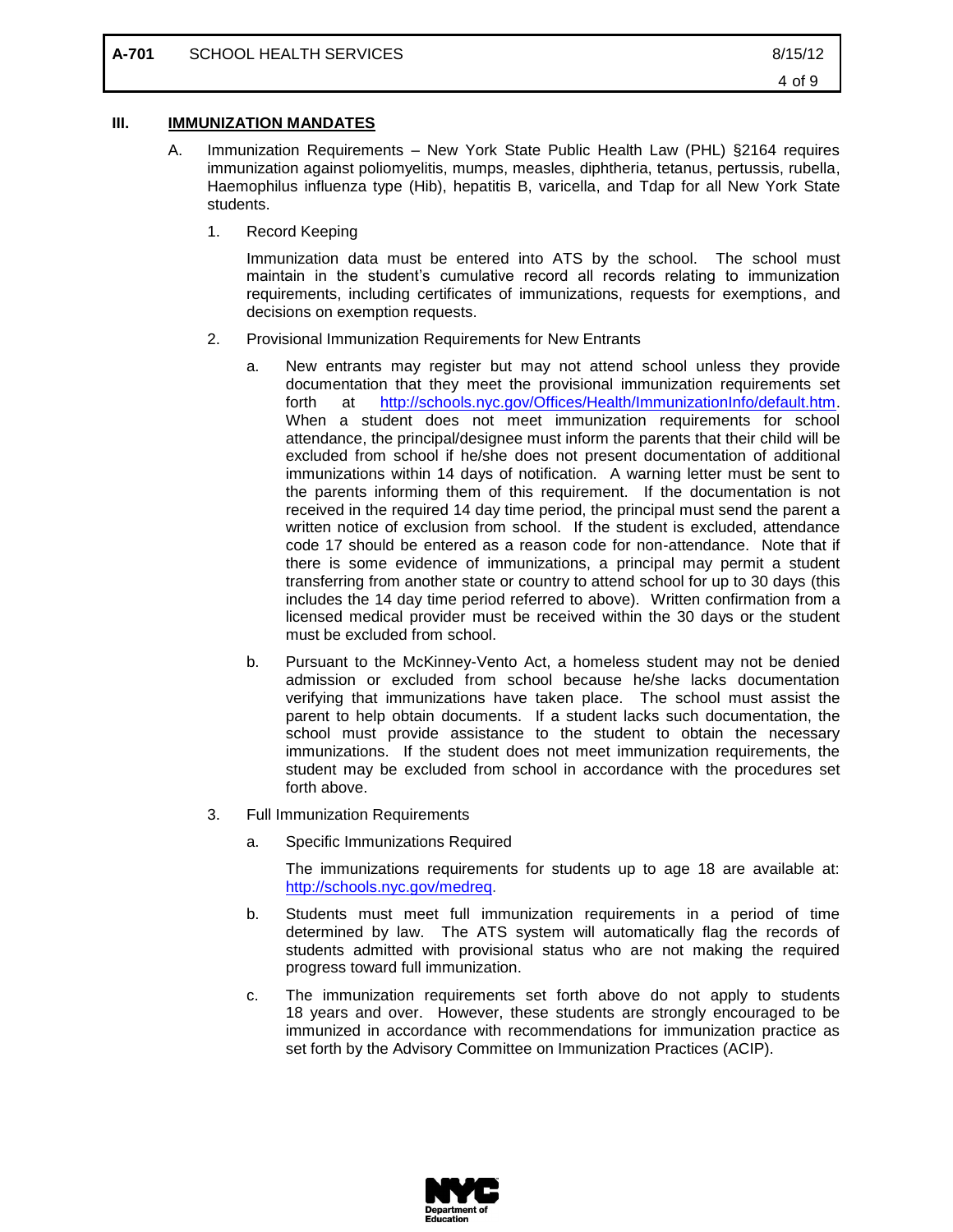4. Exemptions from Immunization Requirements

NYS Public Health Law (PHL) § 2164 and the New York City Health Code allow for medical or religious exemptions for immunizations as follows:

a. Medical Exemptions

Parents must submit a statement signed by a New York State licensed physician or nurse practitioner indicating a valid medical contraindication to specific vaccine(s). School officials shall forward the request for an exemption to the ISC Health Director, who will submit it to the DOHMH. A DOHMH school physician will review and approve or deny requests for medical exemptions. Exemptions must be renewed at the start of each school year. The physician's statement shall be attached to the student's school health record, and the exemption entered into ATS.

- b. Religious Exemptions
	- i. A parent may request an exemption from immunization requirements based on the parent or guardian's "genuine and sincere religious beliefs".
	- ii. Procedure

The parent must submit a personally written letter stating the basis for the request. The school will forward the letter to the ISC Health Director who will, in turn, forward the letter to the central OSH, 49-51 Chambers Street, Room 600. The OSH will approve or deny the request and inform the parent, principal, and ISC Health Director. Students will be permitted to attend school until this initial determination is made.

If the exemption request is denied, the parent may appeal the denial by arranging for a personal interview with the ISC Health Director within 10 school days of receipt of the letter of denial. At the interview, the parent will have an opportunity to offer further evidence to support the request. The OSH will make a final decision based on the entirety of the evidence. The OSH will enter all approved religious exemptions into ATS and keep a permanent file of each request. Students will be permitted to remain in school during this appeal period.

- c. Exclusions during Outbreaks of Diseases Preventable by Vaccination
	- i. The DOHMH has the right to require a school to exclude a student from the school if a student is granted either a medical or religious exemption and another student in the school is diagnosed with a vaccine preventable disease (e.g., chickenpox, measles, mumps).
	- ii. Such exclusion may be for a period of up to three (3) weeks after the student with a vaccine preventable illness is no longer contagious.
- 5. Appeal to the New York State Commissioner of Education

A parent, guardian, or any other person in parental relationship to a student denied entrance or attendance because of immunization requirements or whose request for an exemption from immunization requirements was denied may appeal by petition to the Commissioner of Education in accordance with the provisions of Section 310.6-a of the NYS Education Law. Students will not be permitted to remain in school during this appeal period.

## **IV. TUBERCULOSIS TESTING**

A. All students attending a NYC secondary school for the first time must have a Mantoux Tuberculin Skin Test (also known as PPD) with a documented reading date between 48 – 72 hours of the test. An approved blood-based tuberculosis diagnostic test may also be used.

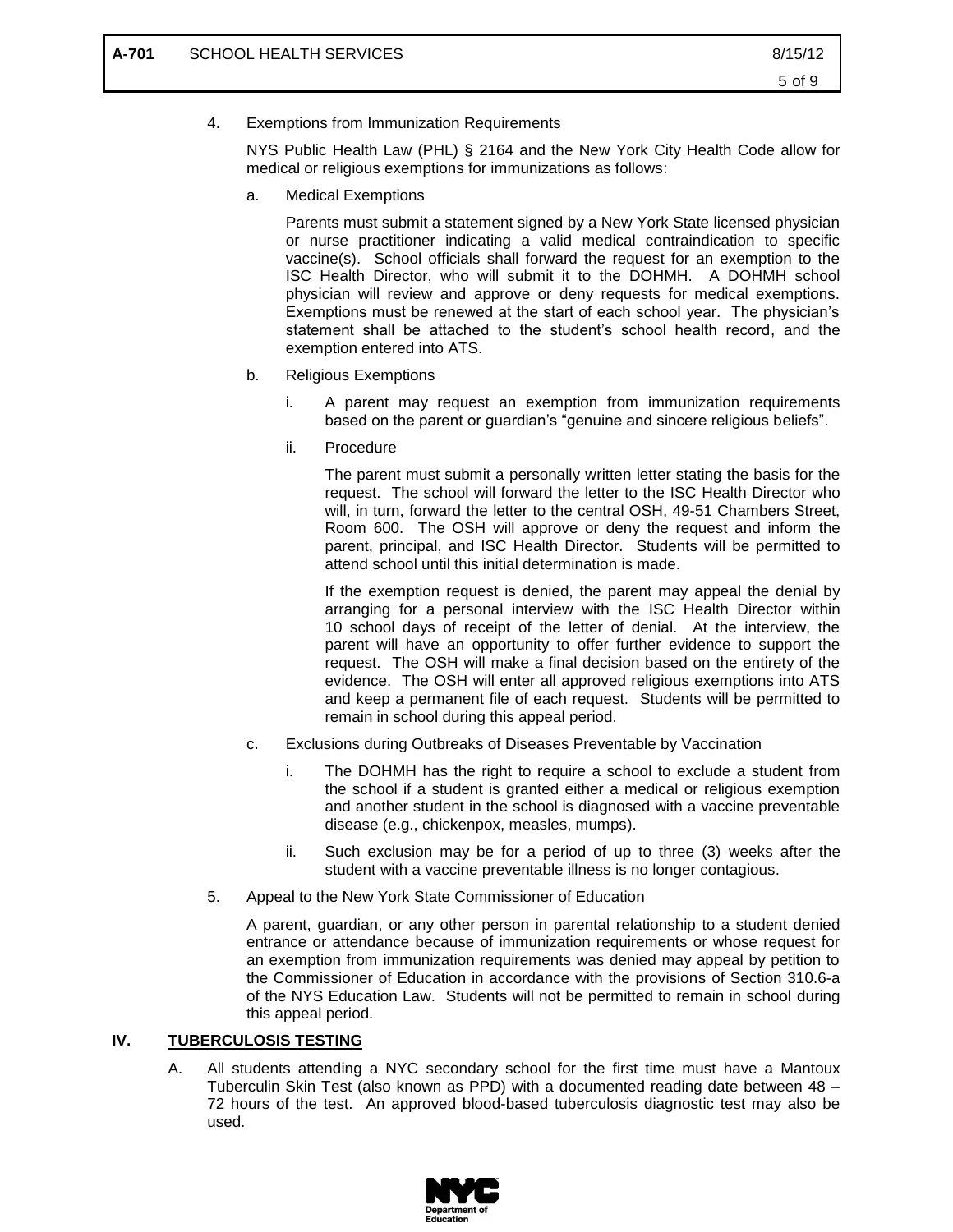- 1. A documented positive Mantoux Test or an approved blood-based tuberculosis test result is acceptable regardless of date as set forth at [http://schools.nyc.gov/Offices/Health/TuberculosisTesting/default.htm.](http://schools.nyc.gov/Offices/Health/TuberculosisTesting/default.htm) A normal chest X-ray with a prior positive Mantoux Test is also acceptable regardless of date. A documented negative test is only acceptable if performed within one year prior to admission to school or within 14 school days after admission to school. Students with a history of BCG vaccination must be tested.
- 2. A positive Mantoux test is acceptable even if performed within four weeks of administration of an MMR or varicella immunization. However, a negative test is not clinically valid and therefore, not acceptable if performed between 1 and 28 days after an MMR or varicella immunization. A student may continue to attend school during this four-week period when administering a Mantoux Test is not clinically reliable.
- B. Students with a positive Mantoux Test are required to have a medical evaluation and a chest X-ray within 14 school days but may be allowed to attend school in the interim unless otherwise determined by the medical provider administering and reading the student's PPD.
- C. If the tuberculosis test is not given before or on the same day as the MMR then the student must wait six (6) weeks before receiving the tuberculosis test. However, the student may be allowed to attend school in the interim.
- D. Exclusion from School

Students not in compliance upon admission will receive a warning notice of exclusion from school and will be excluded from school if; 1) they do not have a documented Mantoux Test as outlined above or within 14 school days of the exclusion notice; or 2) they are new entrants with a positive Mantoux Test reaction and do not have a documented chest X-ray within 14 school days.

E. Exemptions

Medical and religious exemptions (see Sections III.A.4 and 5 of this regulation) from immunization requirements are also applicable with respect to Tuberculosis testing.

## **V. MEDICATION AND ACCOMMODATIONS**

A. Epinephrine (Epi-Pen)

About 1% of students are at risk of severe (life threatening) allergic reaction to foods (especially peanuts and tree nuts) and insect stings. Such reactions are best treated with injectable epinephrine (in the form of an Epi-pen). The DOHMH stocks Epi-pen in its medical rooms for emergency administration by its staff. The OSH will train teachers, paraprofessionals assigned to work with students with severe allergies, and other staff in the use of Epi-pen on request. See Chancellor's Regulation A-715.

- B. Other Medication
	- 1. Medication may be administered in school if it is needed to permit the student to participate in his/her educational program. A health care provider (physician, nurse practitioner, or physician assistant with physician signoff) licensed to prescribe in New York, New Jersey, or Connecticut must complete a Medication Administration Form ("MAF"), prescribing the medication to be administered during the school day. This form may be obtained by parents at their child's school or on the DOE website. Any changes to the MAF must be in writing and signed by a licensed health care provider. A new MAF must be supplied at the start of the school year.
	- 2. All medication must be hand-delivered to the school in the original pharmacy container. The school nurse or principal/designee will store the medication in a locked cabinet or refrigerator. The nurse or school designee will maintain a medication log (and other documentation as indicated) for each student approved to receive medication in school. Junior High School and High School students may selfmedicate where there is physician and parent approval documented on the MAF.

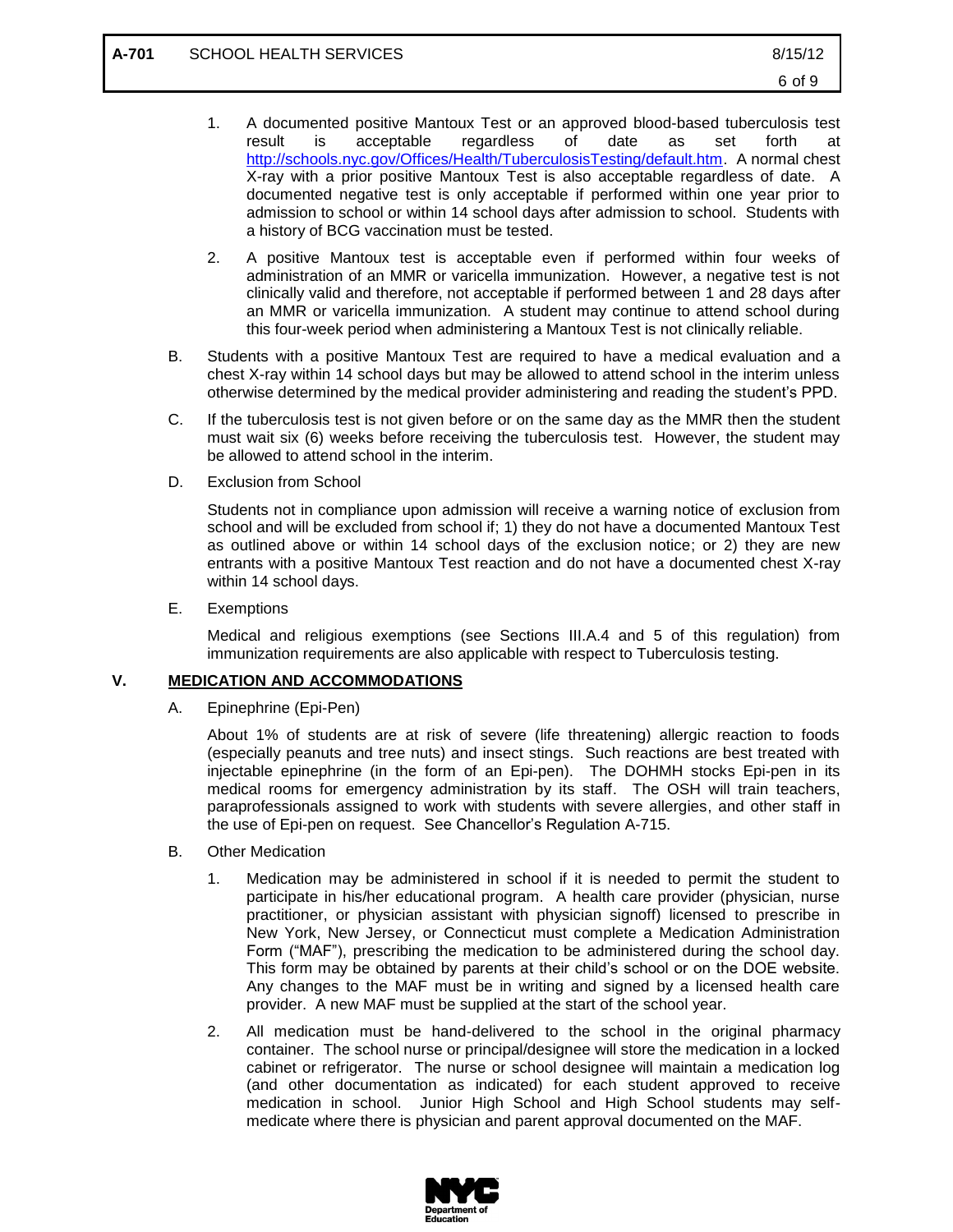3. A student may also need or request accommodations under Section 504 of the Rehabilitation Act of 1973 in addition to needing medication. Refer to Chancellor's Regulation A-710 for applicable procedures.

## **VI. EMERGENCY MEDICAL SITUATIONS**

A. Emergency Home Contact Information

Emergency contact information must be maintained in each student's ATS file, and on an emergency home contact card, known as the blue card (see NYC Health Code § 45.19). The blue card must be completed as students enter school and must be updated each school year or more frequently, if needed.

- B. First Aid
	- 1. When a student is injured or becomes ill and needs immediate medical care, the principal shall obtain the necessary emergency medical care and notify the parent (see NYC Health Code § 49.15). First aid in school is limited to addressing the student's immediate medical needs.
	- 2. If the condition warrants more emergency care than can be given in the school, 911 must be called. The principal and the parent/guardian must be notified that 911 has been contacted. If the parent is not present when the ambulance arrives, the principal must designate someone to go with the student in the ambulance and remain until the parent arrives or at least until the end of the school day. If this person must leave the hospital before the parent arrives, he/she shall contact the principal and arrange with the hospital administration to place the student in the hospital's care.
	- 3. In administering first aid, universal precautions and infection-control practices must be followed to prevent transmission of infectious diseases.
- C. Automated External Defibrillators (AEDs)
	- 1. Every school must have and maintain at least one Automated External Defibrillator ("AED") and ensure the presence of personnel trained to use the AED and administer Cardiopulmonary Resuscitation ("CPR") at all school-sponsored or school-approved curricular or extracurricular events or activities. Schools are also required to make AED(s) available with the presence of trained AED/CPR personnel at any schoolsponsored athletic contest regardless of location of site or time. AEDs are not required for most class trips.
	- 2. Public school facilities and staff are considered "public access defibrillation providers" and are subject to the requirements, limitations, and liability as defined in Public Health Law ("PHL") § 3000 (a), (b), and (c). The principal is responsible for ensuring accessibility of the AED and the presence of staff trained in its use as well as in CPR for all school programs and events in that school as required by this legislation. The OSH staff (with the agency under contract to the DOE for management of the AED program) maintains records of AED placement, oversees the periodic testing of the AEDs, and provides ongoing training for staff.
	- 3. For more details about the AED requirement, refer to: [http://www.p12.nysed.gov/sss/schoolhealth/schoolhealthservices/Article19Sections.html.](http://www.p12.nysed.gov/sss/schoolhealth/schoolhealthservices/Article19Sections.html)
- D. Do Not Resuscitate ("DNR") Orders

A parent may submit a request for the DOE to honor an out-of-hospital DNR order to the student's principal. The principal will forward the request to the OSH for review. The OSH will consult with the DOE's Office of Legal Services, make a determination, and inform the principal and other appropriate staff.

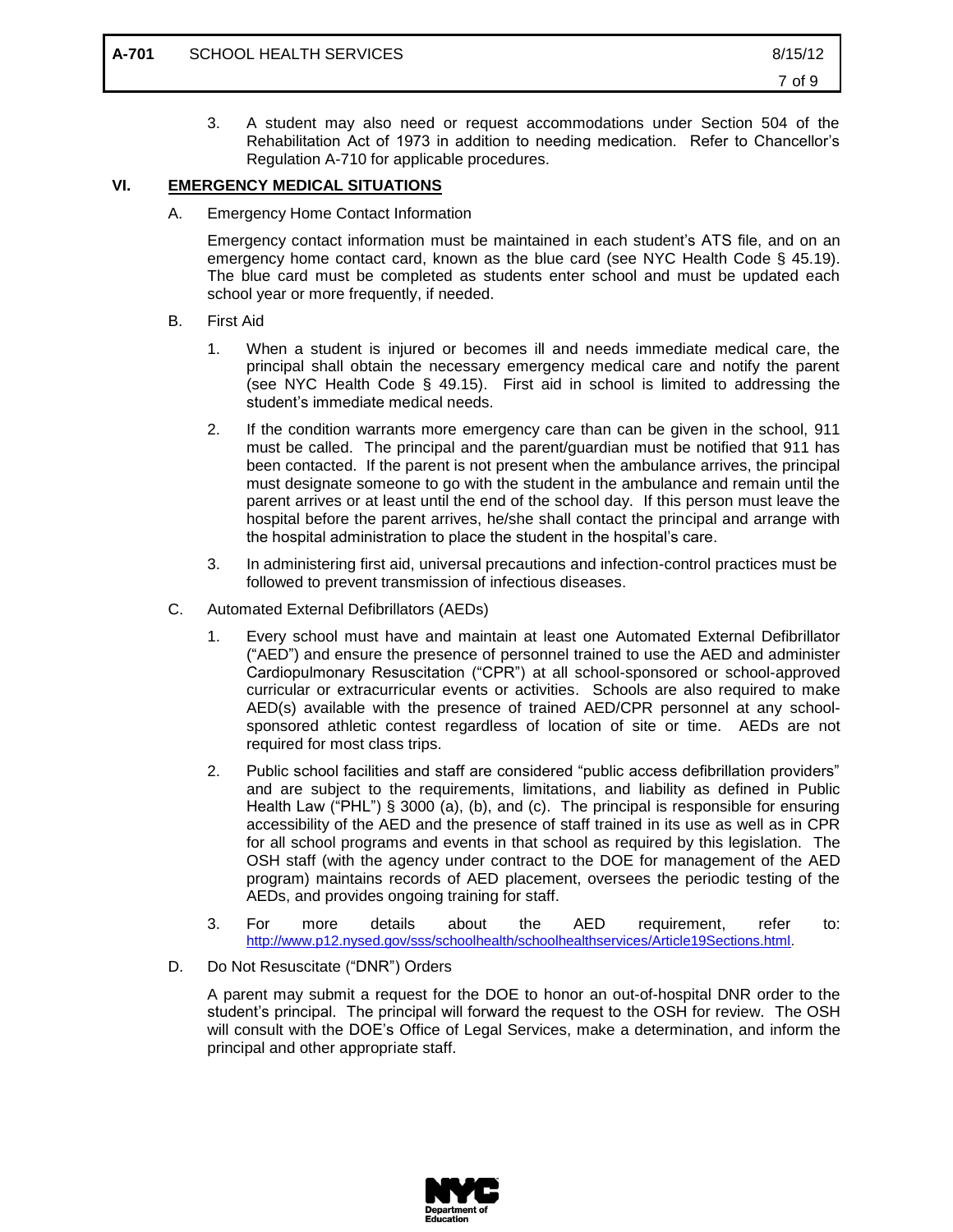#### **VII. SCHOOL-BASED MEDICAL FACILITIES**

- A. School Facilities for Health Staff
	- 1. Medical Rooms

In order to promote safety, privacy, and medical confidentiality, school medical rooms should have, to the extent possible, the following characteristics:

- a. Adequate size (generally at least 200 square feet)
- b. A sink with hot and cold running water
- c. Floor to ceiling walls
- d. No through traffic
- e. Telephone
- f. Internet access

Additional important features include a designated student waiting area, a nearby student bathroom, adequate heat, light, and ventilation, and an appropriate location in the school.

- B. School-Based Health Centers
	- 1. School-Based Health Centers ("SBHC") provide preventive and primary health care services for students whose parents have completed an enrollment package for the center. SBHC medical records are the property of the SBHC as an Article 28 provider. The NYS Department of Health ("NYSDOH") must approve all SBHCs.
	- 2. Procedures for Establishing School-Based Health Centers

An application to establish a SBHC in NYS should be completed and forwarded to the NYSDOH'S Bureau of Child and Adolescent Health. A standardized agreement Memorandum of Understanding ("MOU") must be obtained from the OSH. Attachment F of the MOU, "School Information & Approval Form", and for Empowerment Schools, Attachment F-2 "School Information & Approval Form-Empowerment Schools" must be signed by the appropriate authorities. The OSH Director, as the Chancellor's designee, and the health care provider executes the MOU by providing notarized signatures to the contract. Finally, a fully executed copy of the MOU must accompany the application to the NYSDOH. The NYSDOH will conduct an on-site assessment of the SBHC facility. No SBHC may commence services on any school site prior to approval by the NYSDOH's Bureau of Child and Adolescent Health and DOE. A copy of the completed and approved application to the DOE must be forwarded to: Manager of School-Based Health Centers, Office of School Health, 49-51 Chambers Street, Room 600, New York, NY 10007.

#### **VIII. OTHER SCHOOL HEALTH PROJECTS**

School health projects that provide health services or health promotion activities may supplement the School Health Program. Proposals for such projects may be initiated by DOE staff, other government units, or private organizations. The projects may include special screening tests, the distribution of health information, pamphlets or similar materials, or the collection of data from the student records or questionnaires. Active parental consent is generally needed before student specific information can be provided.

The OSH must review such projects before they are approved. If the project has a research design, the DOE's Division of Assessment and Accountability Proposal Review Committee must approve it. Additional information on research guidelines may be obtained from the Division of Assessment and Accountability, Research and Policy Support, NYC Department of Education, 52 Chambers Street, New York, NY, 10007.

At the end of the project, an evaluation of the project must be submitted to the appropriate parties.